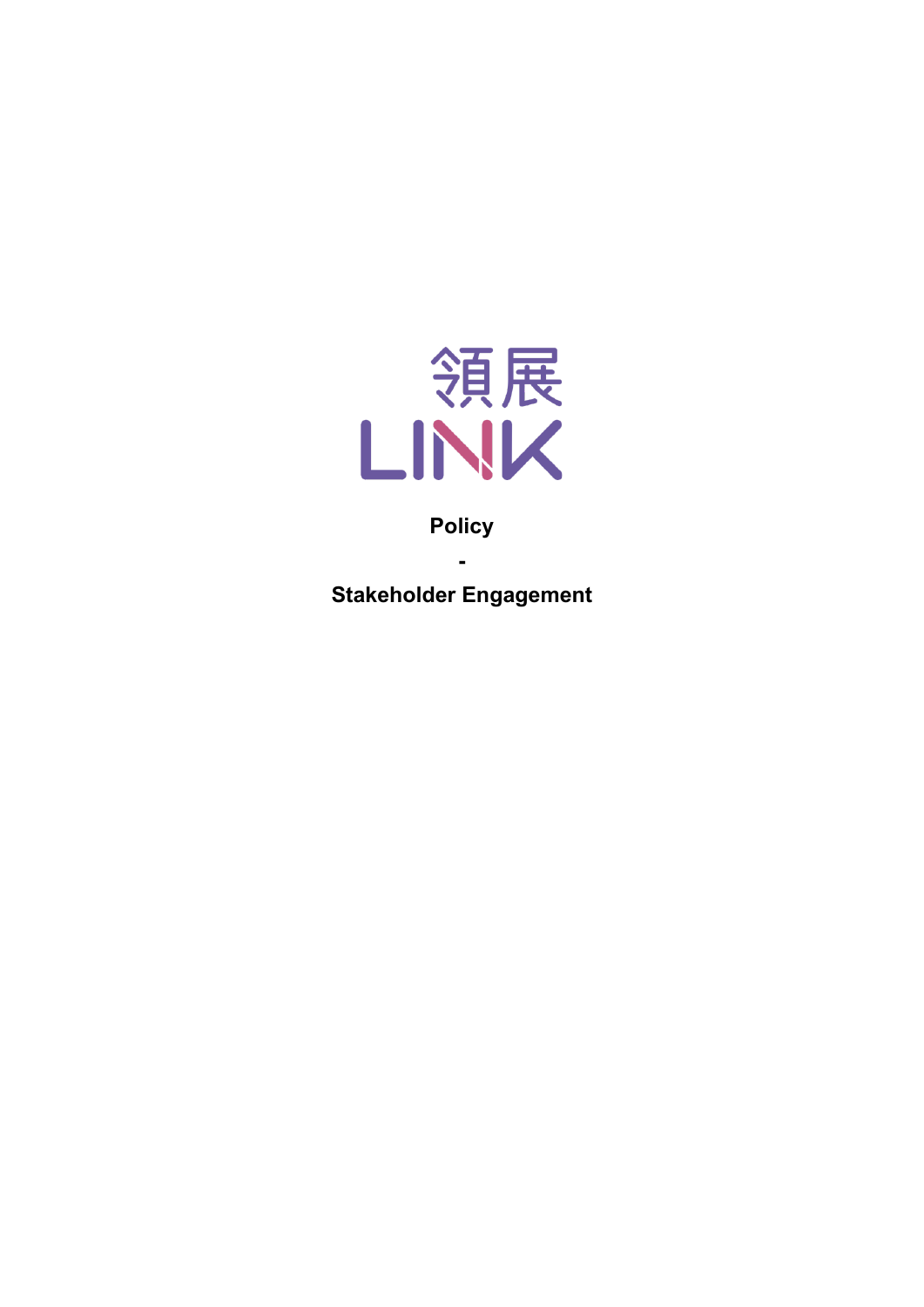# **Table of contents**

| А.             | <b>OBJECTIVE</b>                         | 3 |
|----------------|------------------------------------------|---|
| В.             | <b>POLICY SCOPE</b>                      | 3 |
| $\mathbf{C}$ . | <b>POLICY CONTENT</b>                    | 3 |
| 1.             | <b>CONTEXT</b>                           | 3 |
|                | 2. OUR STAKEHOLDER ENGAGEMENT COMMITMENT | 4 |
| 3.             | <b>PRINCIPLES</b>                        | 4 |
| 4.             | <b>IMPLEMENTATION</b>                    | 5 |
|                | 5. REPORTING AND REVIEW                  | 5 |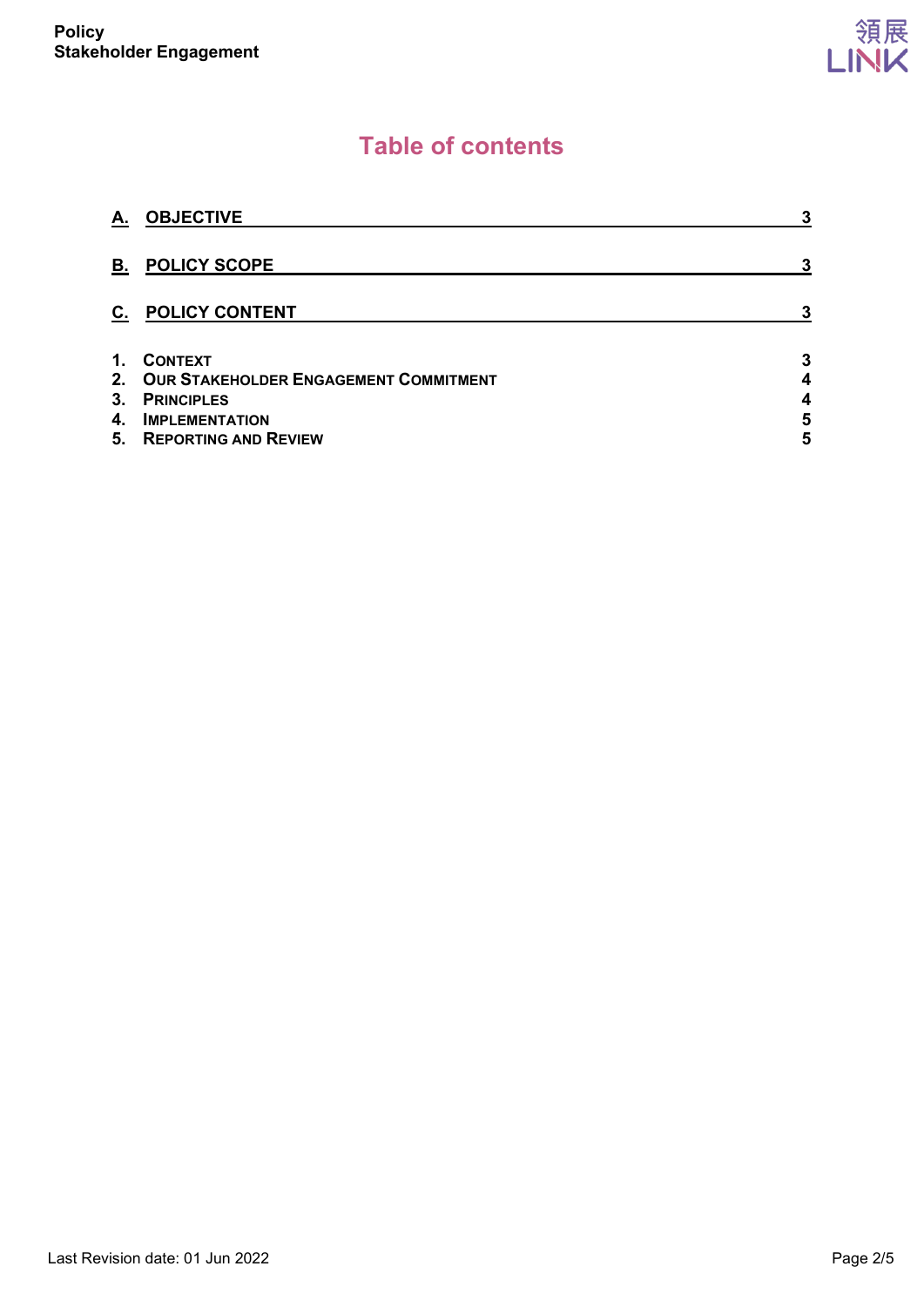

## <span id="page-2-0"></span>**A. Objective**

- Stakeholder Engagement Policy ("**This Policy**") describes Link Asset Management Limited ("**Link**")'s stance and approaches on stakeholder engagement.
- Link aims to be a responsible business by continuously building trust with stakeholders and community, building social capital, identifying key material issues, engendering Link as a community asset where it operates, as well as aligning engagement to Link's corporate purpose and vision.

## <span id="page-2-1"></span>**B. Policy Scope**

- This Policy applies to individual Business Units ("**BUs**") of Link and sets out overarching framework for implementation in assets across geographies where Link has operational control.
- Link's identified stakeholder groups include staff, corporate management, investors and capital partners, regulators, customers, tenants, supply chain, business partners, doorstep communities, Non-Governmental Organisation(s) ("**NGO(s)**") and industry bodies, media, and the broader community affected by our business operations.

### <span id="page-2-2"></span>**C. Policy Content**

#### <span id="page-2-3"></span>**1. Context**

- Link believes aligning stakeholder engagement to Link's corporate purpose and vision is critical to responding to stakeholder and wider community priorities (expectations, aspirations) as we develop and operate our assets in Hong Kong and internationally.
- We seek to ensure that our business evolves over time in line with changes in our stakeholders' and communities' demographic profiles, aspirations and needs.
- To support actualising our corporate purpose and vision in the long run, Link implements a future-fit management model called "Business-as-Mutual" ("**BAM"**).
- BAM positions Link and our stakeholders as an ecosystem, in which all stakeholders coordinate and align efforts to address common materiality issues instead of Link-centric topics alone. With the Business-as-Mutual ethos, we seek to connect deeper with our stakeholders to build a resilient ecosystem where more stakeholders can flourish, enhancing economic performance, environmental resilience and social inclusion
- To support the stakeholder engagement process, Link will:
	- Comply with all relevant laws and regulations regarding sustainability issues in particular those relevant to engagement of our stakeholders, including employment, supply chain, data privacy, etc. In the absence of legislation, Link will seek out and observe best international practices;
	- Review Link's business to identify issues, set appropriate performance targets and record as well as report to build the internal knowledge base and improve performance;
	- Conduct stakeholder engagement programmes at the early stages of new projects and partnerships that are required by law and as prescribed in Link's internal codes and relevant polices. Link will review outcomes and implement recommendations appropriately;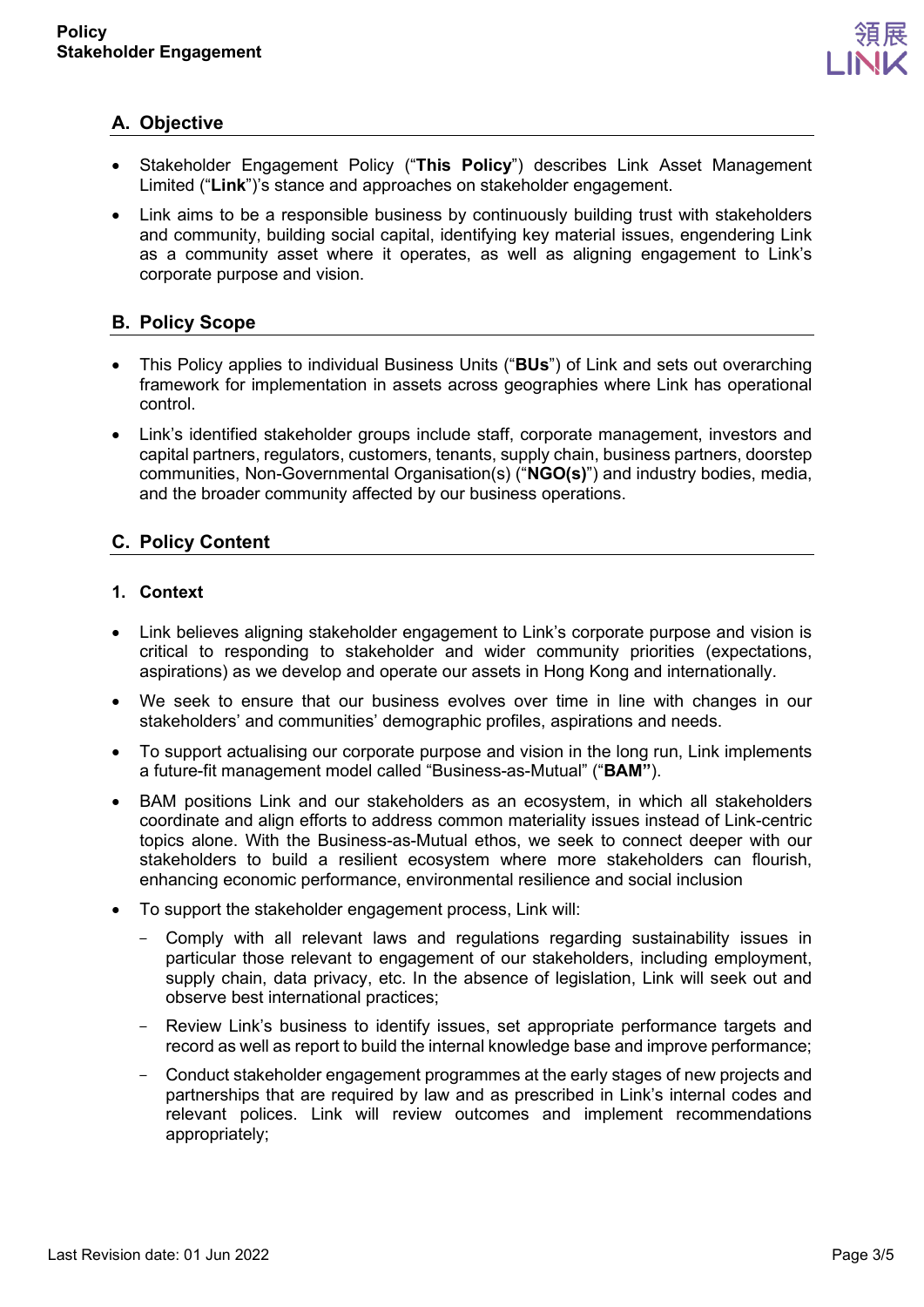

- Educate and train staff in stakeholder engagement policy and procedures and raise awareness of Environmental, Social and Governance ("**ESG**") issues in relation to stakeholders;
- Train and collaborate with Link's upstream and downstream supply chain to adopt best practices to achieve continuous improvement in ESG performance;
- Establish a committee tasked with the developing, implementing, continually monitoring and reporting the corporate wide management of stakeholder engagement.

#### <span id="page-3-0"></span>**2. Our Stakeholder Engagement Commitment**

- With the Stakeholder Engagement Policy, Link is committed to:
	- Embed the BAM culture of the collaborative engagement;
	- Establish engagement as a cornerstone of organisational development/the business strategy;
	- Capture stakeholder trends across the business footprint and externally to inform current and future strategy;
	- Engage with stakeholders including tenants, customers, business partners and communities on social and environmental issues;
	- Understand the impacts Link has on stakeholders;
	- Provide feedback on Link's performance and areas for improvement;
	- Foster best practices to improve Link's ESG leadership;
	- Develop and guide the stakeholder engagement framework in practice;
	- Enhance individual employee's experience and engagement by building best practices; and
	- Improve Link's relationships with customers, suppliers, business partners and investors.

#### <span id="page-3-1"></span>**3. Principles**

- Link will apply the following principles to guide ethical and responsible engagement to facilitate stakeholder connection and cohesion:
	- **Openness and Trust**—Link commits to maintaining open channels and transparency of dialogue for stakeholders to raise concerns or otherwise engage with the business;
	- **Empowerment**—Link recognises stakeholders are often the best source of information regarding how to improve service provision and manage business impacts. Link commits to involving its stakeholders in project/service design and delivery, while collaborating with them during implementation;
	- **Collaboration**—Link recognisees the collaboration on issues has wide benefit to sustainability development. Link commits to the BAM approach when seeking solutions and decision making for future operational planning;
	- **Fairness**—Link seeks to balance stakeholder expectations within an established framework that provides voice to relevant stakeholders while seeking the fair and equitable solution to balancing their interests amongst themselves and in alignment with Link's goals.